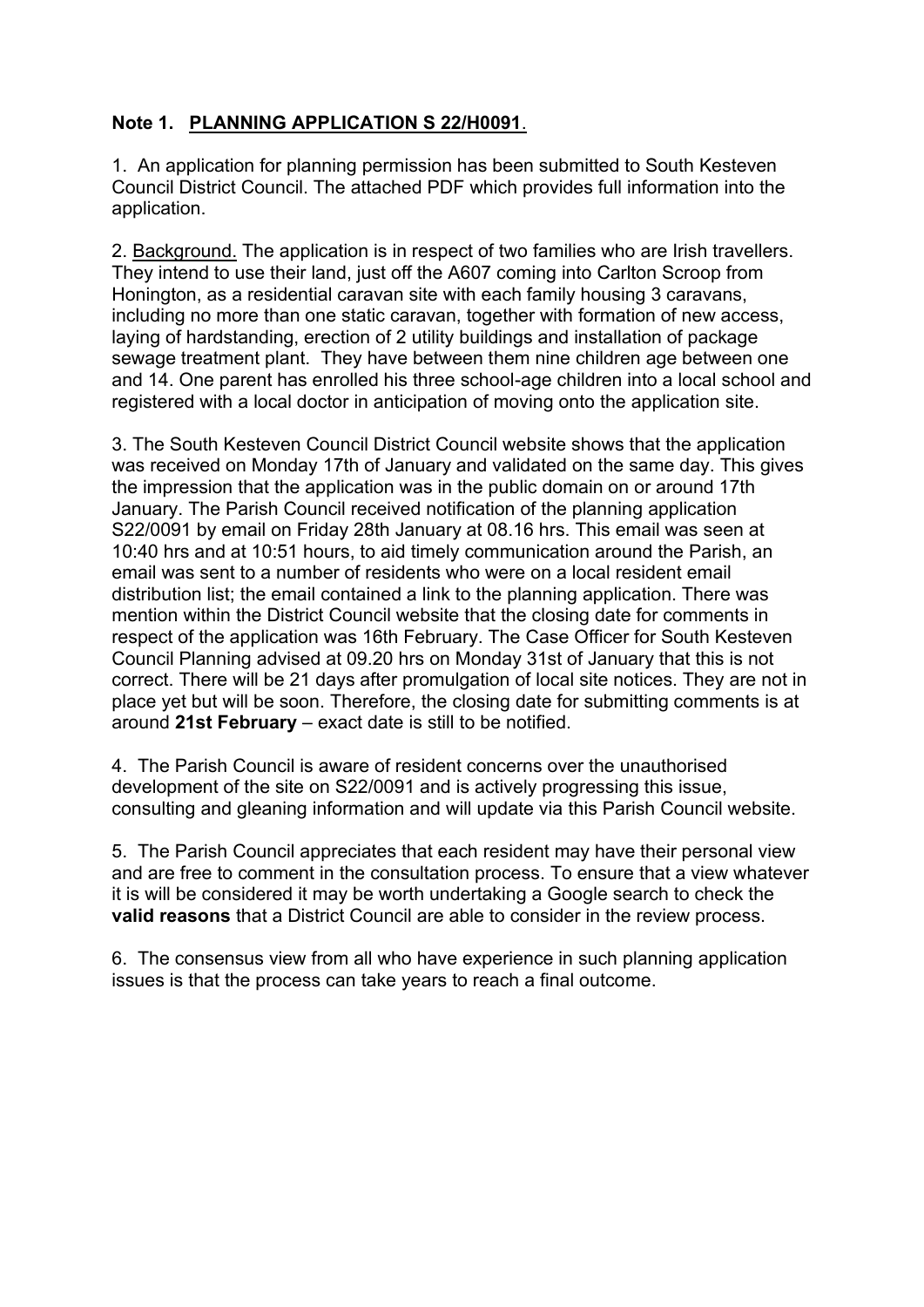# **Carlton Scroop – Gypsy & Traveller site**

#### **1. How regularly will SKDC inspect the site?**

We will continue to monitor the site regularly. It is likely that this will be at least once a week although if we receive reports of further alleged works or development taking place then we will of course respond to those reports in addition to the regular monitoring visits.

# **2. It is alleged that SKDC have provided portaloos to the occupiers. Can you please confirm if this is true? If it is, can you explain why? Local council tax payers are rightly furious at the thought of the council providing this.**

We have discussed with our colleagues in the Council and are not aware that SKDC has provided the occupiers with portaloos. I appreciate that there is a concern about the Council providing facilities such as portaloos or bin collections, the Council also has a responsibility to try to make sure that the site is not causing other issues for the surroundings, as there had been reports of the hedges nearby being used as toilets etc.

#### **3. The occupier has created a highway access next to the bus stop. Have SKDC Planning raised this concern with LCC Highways? It is clearly an unacceptable road safety hazard, so who has the most appropriate powers to remove this access?**

We are liaising with Lincolnshire County Council (LCC) Highways over this matter. When the planning application is determined, we will consult LCC Highways and they will have the opportunity to appraise the access and provide the District Council with the appropriate advice. This will be taken into account when we determine the planning application.

# **4. Residents are claiming they have reported development activity via the SKDC online portal but not received any acknowledgment. What is the best way to report any activity on the site?**

We have received several reports from residents and will acknowledge these as quickly as possible. We have concentrated updates to yourself, District Councillors and the Parish Council. If residents can still report any concerns via the website we will pick them up.

#### **5. It is alleged that the occupier is connecting to the Western Power connection without permission. Who should this be reported to? Western Power have already been out once to disconnect this, but I understand the occupier has reconnected again.**

Future concerns should be reported to Western Power. I can advise that a multiagency visit was carried out this morning between Western Power, the Police and SKDC Planning Enforcement. We will continue to work with our partners should any further issues crop up.